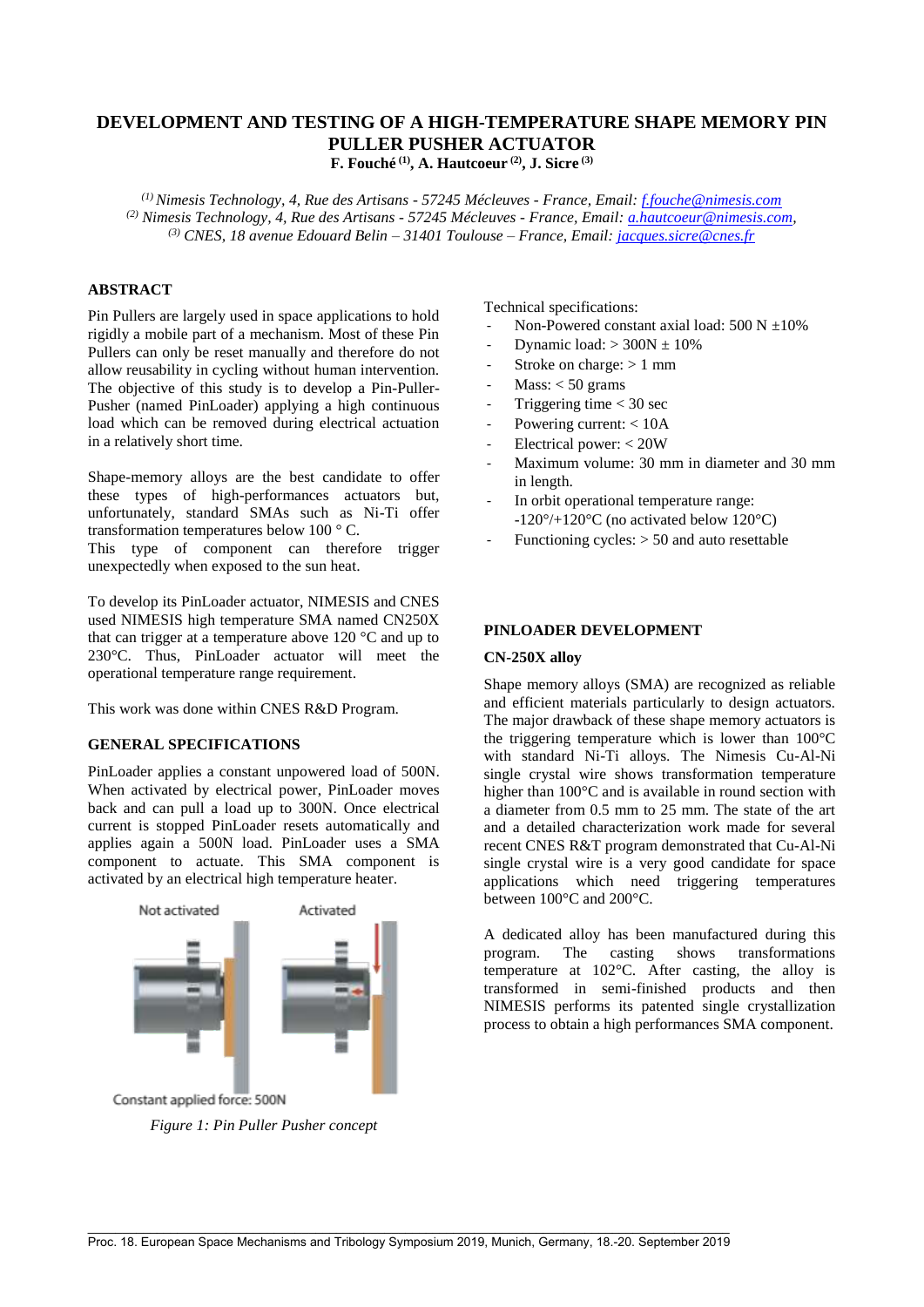

*Figure 2: CN-250X ingot from NIMESIS TECHNOLOGY*



*Figure 4: PinLoader dimensions*



# **Manufacturing**

A prototype of the actuator has been manufactured. The shape memory component has been realized by NIMESIS with CN-250X alloy.

Dimensions of the actuator are:

- Diameter: 30 mm
- Length: 37 mm
- Diameter with connecting part: 46 mm
- Stroke: 1.8 mm maximum

Each part of the actuator is made of aluminum 7075 to reduce mass. Assembling screw are made of TA6V. Actuator's mass is 66 grams.

PinLoader is equipped with one thermocouple type K and one Pt1000 temperature sensor. It has a single heater to trigger the SMA component but a redundant one will be implemented in future version.

# **TESTING**

NIMESIS performed a functional characterization at ambient pressure and temperature. More tests will be done soon by the CNES.

Prototype testing plan:

- Triggering under ambient environment
- Power consumption measurement
- Triggering time measurement
- Cycling test under ambient environment
- Axial compression
- Ageing under 120°C for several hours
- Cycling test after ageing
- Axial compression after ageing



*Figure 5: Comparison between triggered and nontriggered state*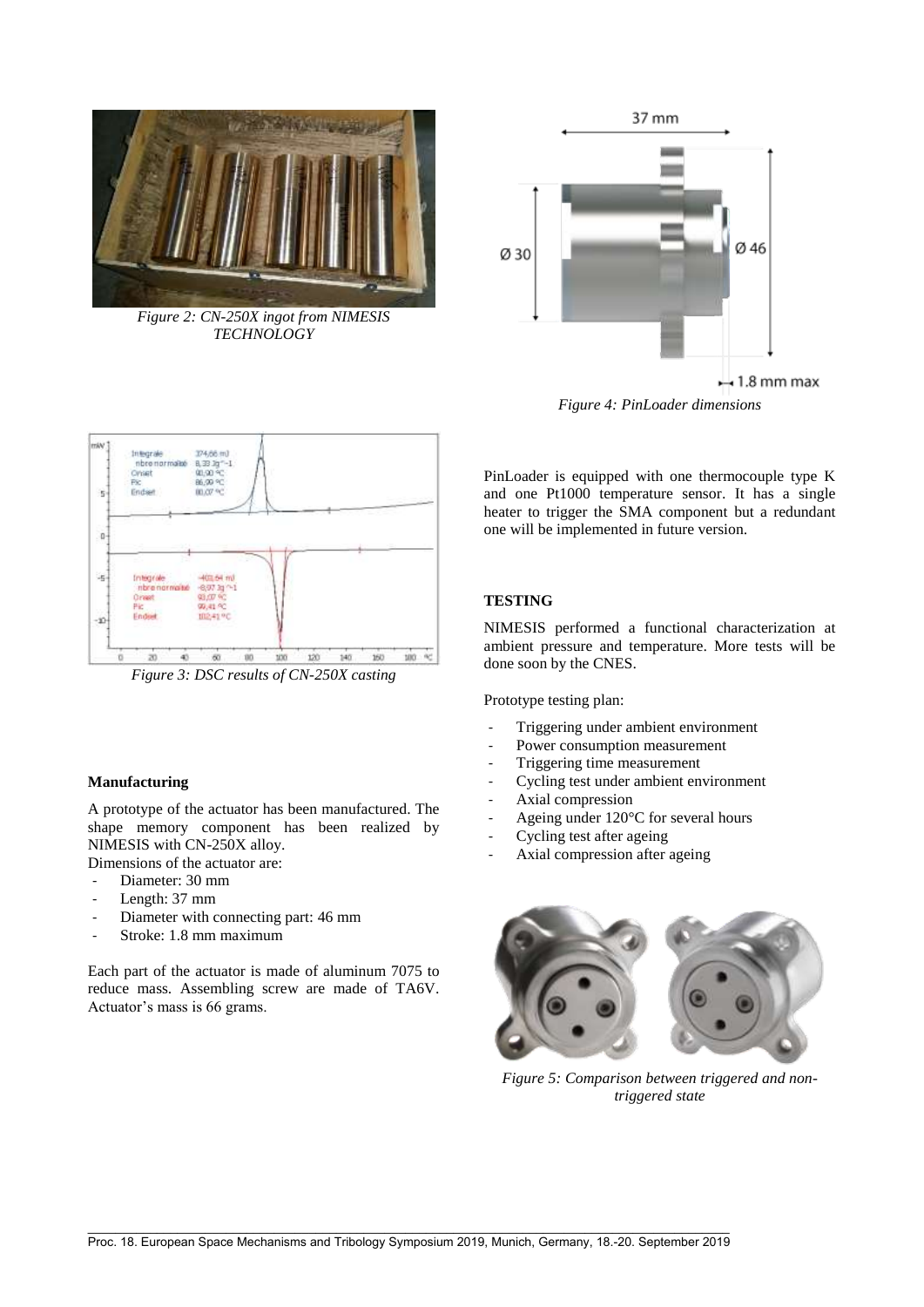#### **Triggering under ambient environment**

The objective of this test is to measure the maximum stroke of the actuator under a nominal power of 16W. PinLoader is triggered under 8 V and 2 A. The power increases SMA temperature and thus triggers the actuator. During cooling, the actuator will automatically reset itself and come back to its initial position. Stroke is measured with a LVDT displacement sensor. Figure 6 shows a maximum stroke of 1.5 mm after 30 second of heating. SMA temperature increased up to 230°C.



*Figure 6: Triggering curve of PinLoader* 

### **Cycling test under ambient environment**

Cycling tests aims at qualifying the actuator for more than 50 cycles. PinLoader is resets automatically when it cools down. During test we inject electrical power during 30 seconds each 60 seconds Figure 7 and 8 show 100 cycles.



*Figure 7: Cycling test. Red and blue curves show triggered and reset position*



*Figure 8: Cycling test*

Both figures show a stabilization of the SMA component during the first 5 cycles. After this stabilization phase, it remains perfectly stable. Mean stroke is 1.8 mm and maximum temperature is 230°C.

### **Axial compression**

Axial compression consists in measuring the resistance to a compression load. To have the unpowered constant load, PinLoader must enter in compression when it is placed on a mechanism. The curve below shows that, it needs 0.15 mm compression to have 500 N.



*Figure 9: Compression curve with mechanical stop*

Maximum stroke of the mobile pin is 1.8 mm but there is a mechanical stop if PinLoader enter in contact with the load surface.

# **Ageing**

PinLoader is aged during serveral hours at 120°C. The objective is to verify its performances after an exposition to the sun. Ageing is performed in a furnace at ambient pressure for several hours.